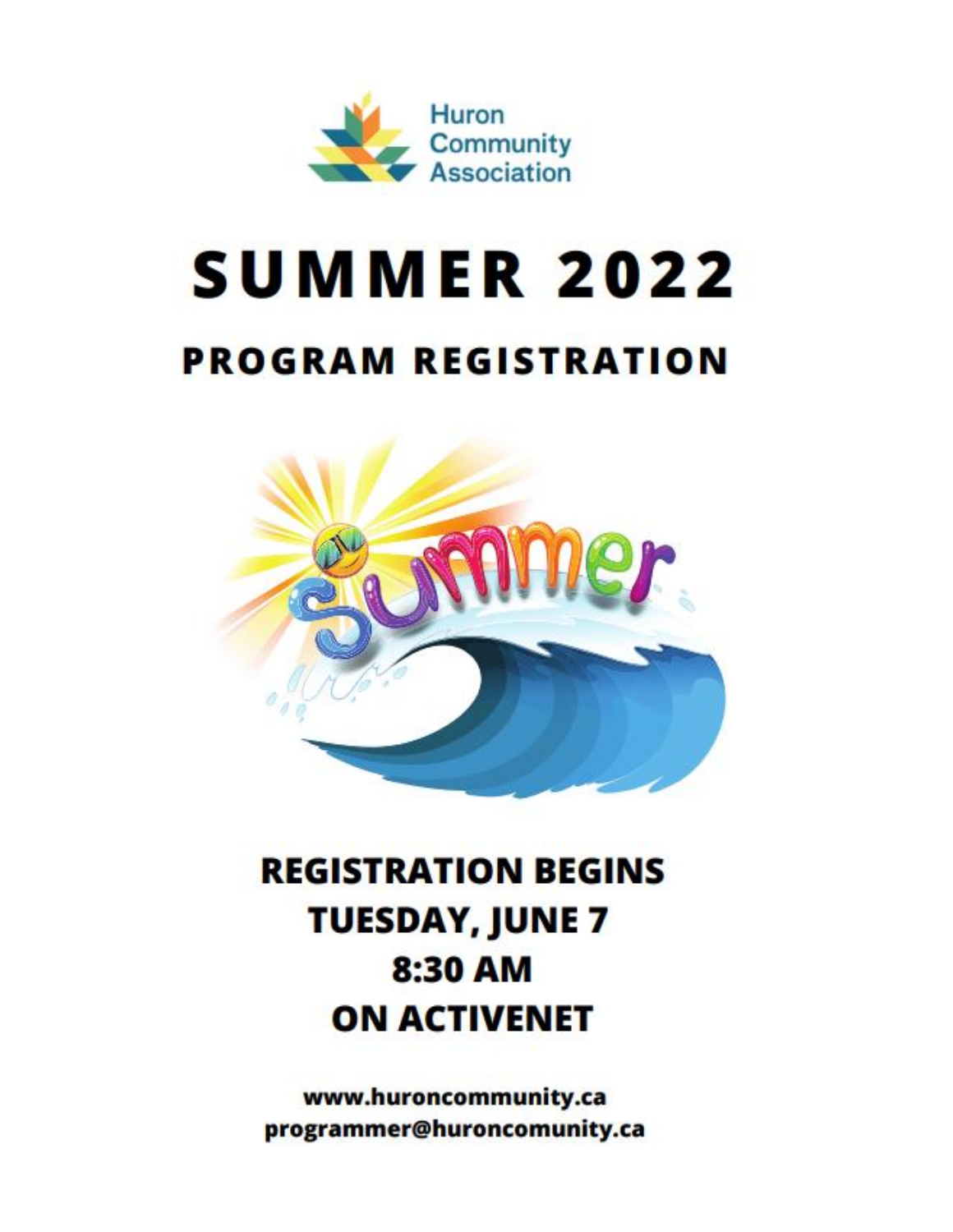#### **How to Register:**

- Register *ONLINE* with our online registration system- ACTIVE Net at <https://ca.apm.activecommunities.com/activekitchener/>
- Register *IN PERSON* at any Community Centre or Public Pool

#### **Refund Statement:**

- o A 100% refund will be given if you withdraw from a program more than 7 days before the first day of the program.
- o Refunds will only be given in the same form as payment made.
- o Cash refunds over \$20.00 will be refunded by cheque.
- o Please note: If credit is left on an account, the credit will expire after three years.
- o NO REFUND will be given if a request to withdraw is made less than 7 days prior to the first day of the program.

#### **How to Access Fee Assistance:**

- The City of Kitchener Leisure Access Card offers financial support for residents of Kitchener with low income. The card is specific to city run programs (swimming pools, neighbourhood camps) Applications can be filled out online at [www.kitchener.ca/feeassistance](http://www.kitchener.ca/feeassistance)
- House of Friendship's local Family Outreach Worker Mehdiya can support with subsidies if needed, and can be reached at 519-498-7492
- Both Huron and Williamsburg Community Associations will cover up to 50% of the cost of one program per person, per session with proof of a Leisure Access Card.

**\*Limited funds available. Connect with us 2 weeks prior to registration to start the fee assistance process. \***

#### **Inclusion Services Can Help!**



If you or your child has a disability or special need, and require accommodation to participate in programs, assistance may be available. Requests should be submitted at least two weeks prior to the program start date to allow time to coordinate the accommodation.

Please call Inclusion Services staff at 519-741-2200, ext. 7229 or TTY 1-866-969-9994.

#### **Inclement Weather Policy**

#### Outdoors programs run weather permitting.

If there is inclement weather resulting in a cancelled program (i.e. thunder, major rain, ice etc.) refunds will be provided at the end of the session. Information on program cancellations will be posted on our Facebook page and emailed if there is advance notice of cancellation.



@huroncommunity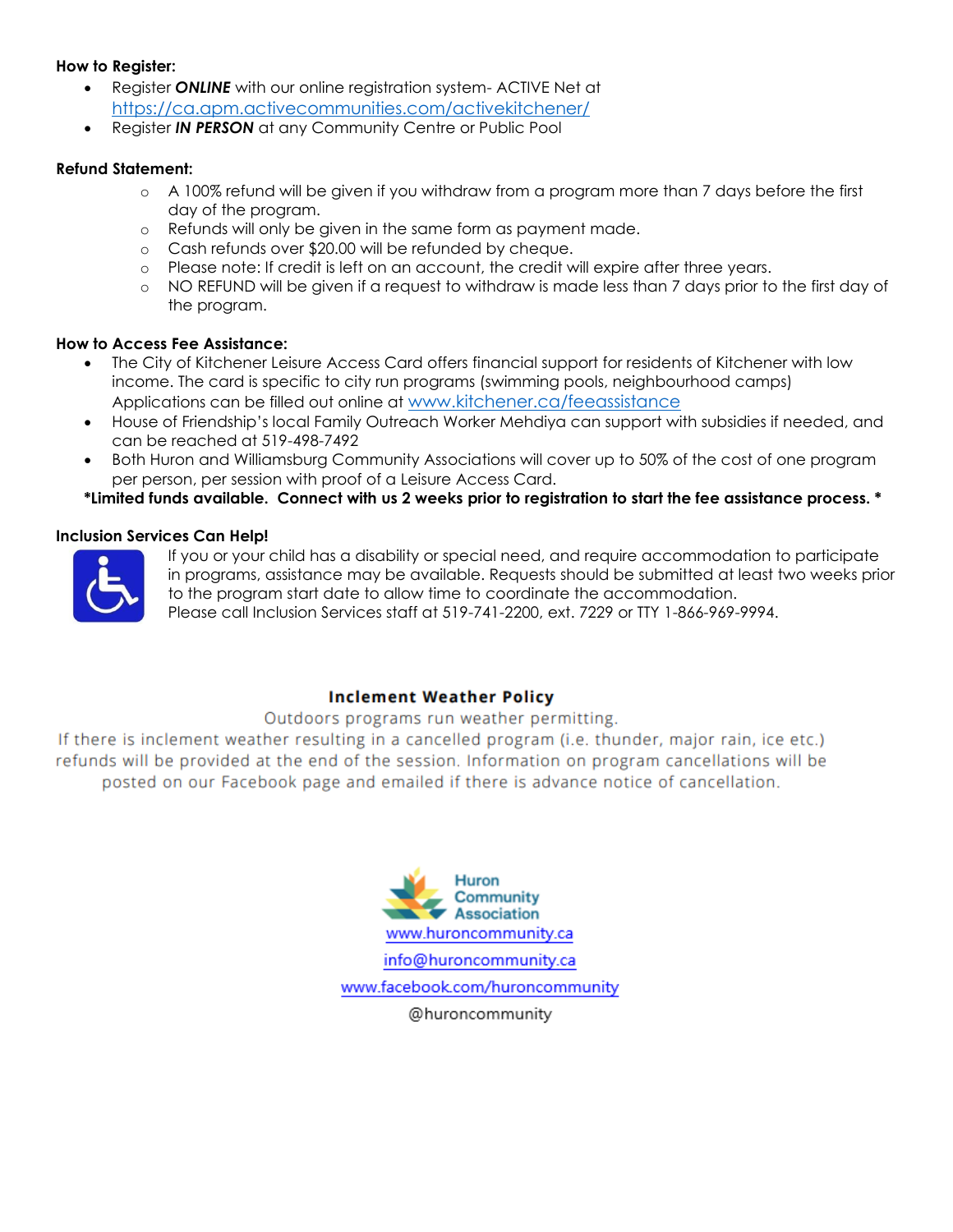### **HURON COMMUNITY ASSOCIATION (HCA) PROGRAM INFORMATION**

HCA programs run at various locations. Program locations are indicated in program guide or on your receipt. All programs will be designed to ensure compliance with current regulations as set by the Province of Ontario and Waterloo Region Public Health and are subject to change Only registered participants permitted in programming rooms. Programs held indoors require indoor shoes. Outdoor programs will run weather permitting. Please dress appropriately for outdoor activity. Information on program cancellations will be posted on our Facebook page and emailed if there is an advanced cancellation. If there is inclement weather resulting in a cancelled program (i.e. thunder, major rain), a credit will be applied to Kitchener Active Net account.

**Children/Youth Fitness and Sport**

| <b>Description</b>                                                                                                                                                                                                                                                                                       | Age       | Day/Time                  | <b>Duration</b>                               | <b>Site</b>                    | Cost    | Course<br>Code |
|----------------------------------------------------------------------------------------------------------------------------------------------------------------------------------------------------------------------------------------------------------------------------------------------------------|-----------|---------------------------|-----------------------------------------------|--------------------------------|---------|----------------|
| <b>Adventure Running-Outdoor</b><br>Join this program to practice your running<br>skills! This program will involve warm-up, drills,<br>cross country (adventure running) through the<br>Huron trails and stretching/cool-down.                                                                          | $8 - 12Y$ | Wednesday<br>6:00-6:55 pm | 9 weeks<br>July 6-Aug 31                      | Huron<br>Natural Area          | \$52.02 | 91507          |
| <b>Basketball-Outdoor</b><br>Some exercise with friends! Program focusing<br>on skill development, teamwork and                                                                                                                                                                                          | $6-8Y$    | Thursday<br>4:00-4:55 pm  | 9 weeks<br>July 7-Sept 1                      | Freedom<br>Community<br>Centre | \$53.91 | 91936          |
| sportsmanship!                                                                                                                                                                                                                                                                                           | $9 - 12Y$ | Thursday<br>5:00-5:55 pm  | 9 weeks<br>July 7-Sept 1                      | Freedom<br>Community<br>Centre | \$53.91 | 91937          |
|                                                                                                                                                                                                                                                                                                          | $9 - 12Y$ | Thursday<br>6:00-6:55 pm  | 9 weeks<br>July 7-Sept 1                      | Freedom<br>Community<br>Centre | \$53.91 | 91938          |
|                                                                                                                                                                                                                                                                                                          | 13-15 Y   | Thursday<br>7:00-7:55 pm  | 9 weeks<br>July 7-Sept 1                      | Freedom<br>Community<br>Centre | \$53.91 | 91939          |
| <b>Beach Volleyball-Outdoor</b><br>An introductory volleyball program where<br>participants will learn key skills to develop their<br>volleyball game. Participants will spend the<br>majority of the program playing volleyball<br>games, with a few fun drills and skills<br>incorporated in, as well. | 8-12 Y    | Monday<br>5:00-5:40 pm    | 7 weeks<br>July 11-Aug 29<br>(No class Aug 1) | Freedom<br>Community<br>Centre | \$34.93 | 91905          |
|                                                                                                                                                                                                                                                                                                          | 13-15 Y   | Monday<br>5:45-6:25 pm    | 7 weeks<br>July 11-Aug 29<br>(No class Aug 1) | Freedom<br>Community<br>Centre | \$34.93 | 91906          |
| Cricket-Outdoor<br>Enjoy the game of cricket through<br>pitching/swinging practice, drills, and game<br>play! A great opportunity for those who have<br>played baseball and want to switch things up<br>or for those that have participated in our Intro<br>to Cricket program previously!               | 10-14Y    | Tuesday<br>5:45-6:30 pm   | 9 weeks<br>July 5-Aug 30                      | Freedom<br>Community<br>Centre | \$44.91 | 91956          |
| Intro to Cricket-Outdoor<br>Become introduced to the game of cricket<br>through pitching/swinging practice, drills, and<br>game play! We will be using tennis cricket balls<br>for this program, so helmets and gloves are<br>optional.                                                                  | $8-12$ Y  | Tuesday<br>5:00-5:45 pm   | 9 weeks<br>July 5-Aug 30                      | Freedom<br>Community<br>Centre | \$44.91 | 91954          |
| <b>Outdoor Games</b><br>Join us in the Park for active games throughout<br>the summer evenings! Games will include (but<br>not be limited to) Cross Canada, Octopus,<br>variations of tag, frisbee, and more!                                                                                            | $8-12$ Y  | Wednesday<br>7:00-7:55 pm | 9 weeks<br>July 6-Aug 31                      | Huron<br>Natural Area          | \$52.02 | 91909          |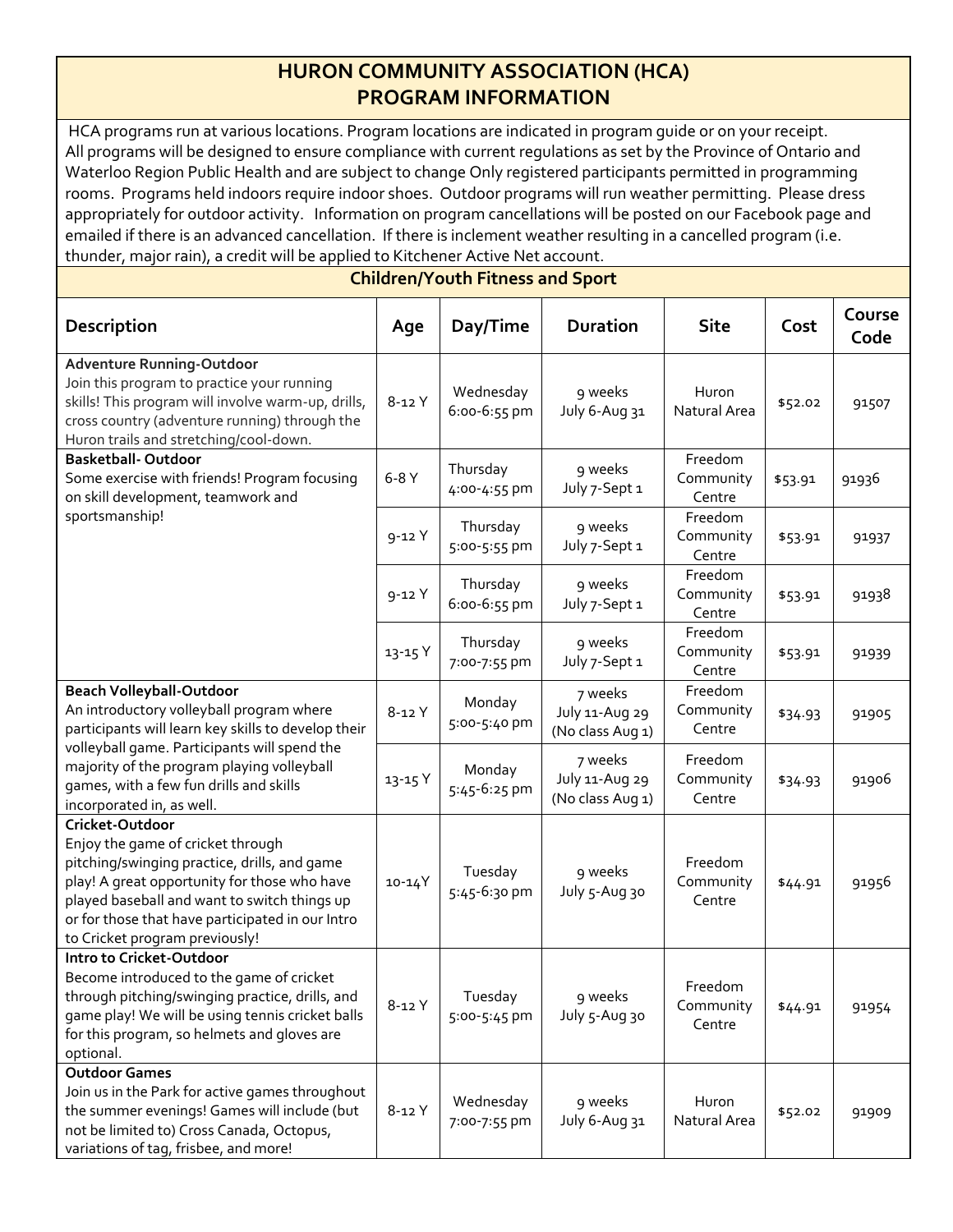| <b>Children/Youth Fitness and Sport</b>                                                                                                                                                                                                                                                                                            |           |                             |                                               |                                |         |                |
|------------------------------------------------------------------------------------------------------------------------------------------------------------------------------------------------------------------------------------------------------------------------------------------------------------------------------------|-----------|-----------------------------|-----------------------------------------------|--------------------------------|---------|----------------|
| Description                                                                                                                                                                                                                                                                                                                        | Age       | Day/Time                    | <b>Duration</b>                               | <b>Site</b>                    | Cost    | Course<br>Code |
| <b>Karate</b><br>Karate skills to increase self-confidence, self-<br>discipline, and physical health. Optional testing<br>and uniforms may be available from the<br>instructor at an additional cost.                                                                                                                              | $6-8Y$    | Monday<br>6:00-6:55 pm      | 7 weeks<br>July 11-Aug 29<br>(No class Aug 1) | Freedom<br>Community<br>Centre | \$50.56 | 91505          |
|                                                                                                                                                                                                                                                                                                                                    | $9 - 12Y$ | Monday<br>7:00-7:55 pm      | 7 weeks<br>July 11-Aug 29<br>(No class Aug 1) | Freedom<br>Community<br>Centre | \$50.56 | 91506          |
|                                                                                                                                                                                                                                                                                                                                    | $6-8Y$    | Thursday<br>5:00-5:55 pm    | 9 weeks<br>July 7-Sept 1                      | Freedom<br>Community<br>Centre | \$65.03 | 91922          |
| Karate<br>Karate skills to increase self-confidence, self-<br>discipline, and physical health. Optional testing                                                                                                                                                                                                                    | $6-8Y$    | Thursday<br>6:00-6:55 pm    | 9 weeks<br>July 7-Sept 1                      | Freedom<br>Community<br>Centre | \$65.03 | 91923          |
| and uniforms may be available from the<br>instructor at an additional cost.                                                                                                                                                                                                                                                        | $9 - 12Y$ | Thursday<br>7:00-7:55 pm    | 9 weeks<br>July 7-Sept 1                      | Freedom<br>Community<br>Centre | \$65.03 | 91924          |
| <b>Kinder Karate</b><br>Karate skills to increase self-confidence, self-<br>discipline, and physical health designed for the<br>younger kids. Optional testing and uniforms<br>may be available from the instructor at an<br>additional cost.                                                                                      | $4 - 5Y$  | Monday<br>5:00-5:55 pm      | 7 weeks<br>July 11-Aug 29<br>(No class Aug 1) | Freedom<br>Community<br>Centre | \$50.56 | 91504          |
|                                                                                                                                                                                                                                                                                                                                    | $4 - 5Y$  | Thursday<br>4:00-4:55 pm    | 9 weeks<br>July 7-Sept 1                      | Freedom<br>Community<br>Centre | \$65.03 | 91921          |
| Pilates-Outdoor<br>Teens will be taught the fundamentals of<br>Pilates balance, control, concentration,<br>coordination centering, and core stability with<br>breathing techniques to ensure proper<br>abdominal engagement and support which will<br>ultimately increase the quality of movement.<br>Please bring a mat with you! | 13-17 Y   | Thursday<br>6:00-6:55 pm    | 9 weeks<br>July 7-Sept 1                      | Freedom<br>Community<br>Centre | \$53.91 | 92793          |
| Soccer-Outdoor<br>Work on some soccer skills while having fun<br>outside! The program will involve<br>running/active games, dribbling, shooting<br>practice, and playing soccer with a team!                                                                                                                                       | 4-6 Y     | Monday<br>5:00 - 5:40<br>pm | 7 weeks<br>July 11-Aug 29<br>(No class Aug 1) | Freedom<br>Community<br>Centre | \$34.93 | 92063          |
|                                                                                                                                                                                                                                                                                                                                    | $7 - 8Y$  | Monday<br>5:45-6:25 pm      | 7 weeks<br>July 11-Aug 29<br>(No class Aug 1) | Freedom<br>Community<br>Centre | \$34.93 | 91508          |
|                                                                                                                                                                                                                                                                                                                                    | $9 - 12Y$ | Monday<br>6:30-7:25 pm      | 7 weeks<br>July 11-Aug 29<br>(No class Aug 1) | Freedom<br>Community<br>Centre | \$40.46 | 91509          |
|                                                                                                                                                                                                                                                                                                                                    | $4 - 6Y$  | Thursday<br>5:30-6:10 pm    | 9 weeks<br>July 7-Sept 1                      | Freedom<br>Community<br>Centre | \$44.91 | 91933          |
|                                                                                                                                                                                                                                                                                                                                    | $7 - 8Y$  | Thursday<br>6:15-6:55 pm    | 9 weeks<br>July 7-Sept 1                      | Freedom<br>Community<br>Centre | \$44.91 | 91934          |
|                                                                                                                                                                                                                                                                                                                                    | $9 - 12Y$ | Thursday<br>7:00-7:55 pm    | 9 weeks<br>July 7-Sept 1                      | Freedom<br>Community<br>Centre | \$53.91 | 91935          |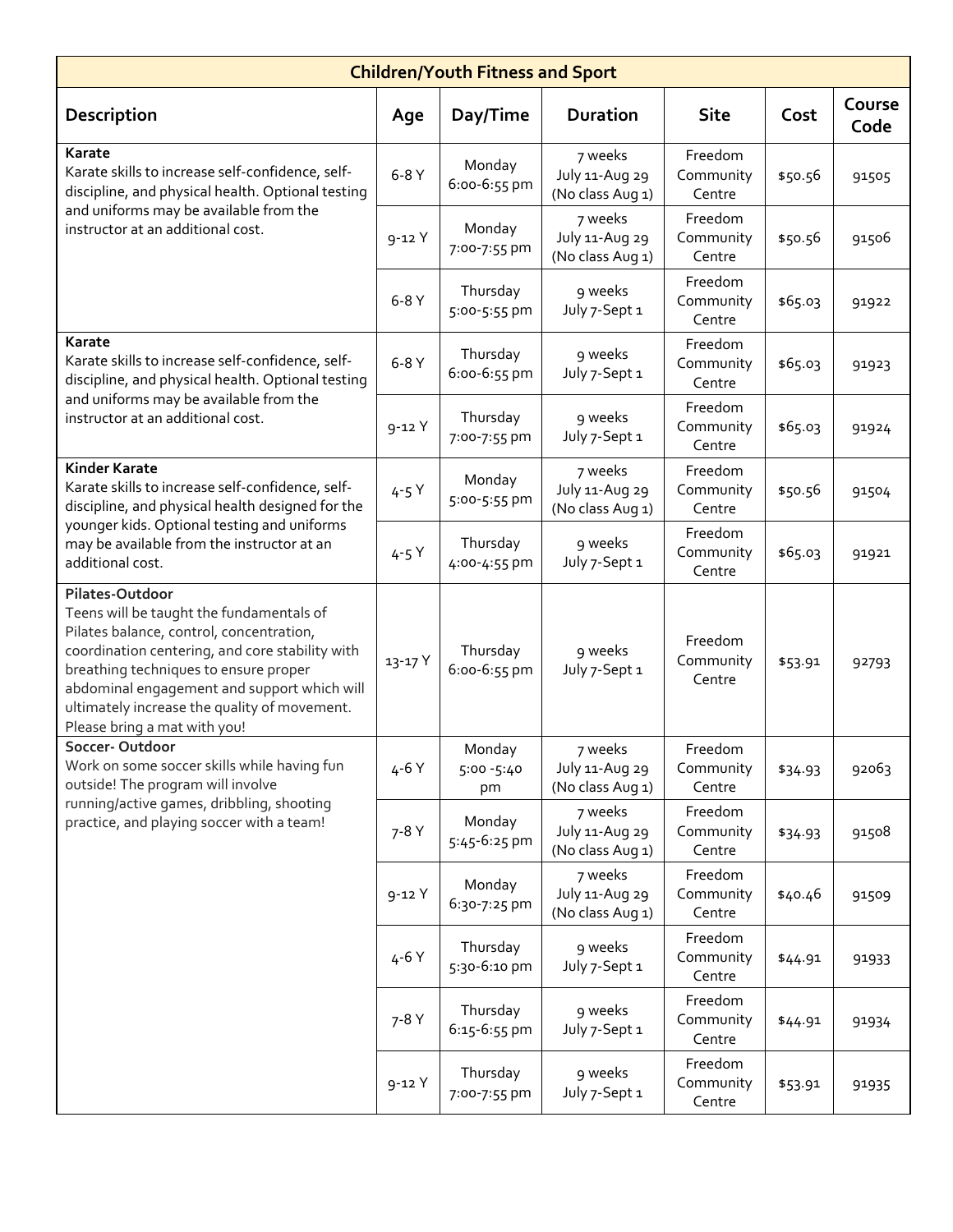| <b>Children/Youth Fitness and Sport Cont'd</b>                                                                                                                                                                                                 |            |                              |                                                   |                                     |         |                |
|------------------------------------------------------------------------------------------------------------------------------------------------------------------------------------------------------------------------------------------------|------------|------------------------------|---------------------------------------------------|-------------------------------------|---------|----------------|
| <b>Description</b>                                                                                                                                                                                                                             | Age        | Day/Time                     | <b>Duration</b>                                   | <b>Site</b>                         | Cost    | Course<br>Code |
| Soccer Skills & Drills (Adult/Child)- Outdoor<br>Parents/Guardians work with their child on<br>their soccer drills during this active program!<br>Participants will be running, dribbling,<br>shooting, and passing with a parent/quardian.    | $2.5 - 4Y$ | Thursday<br>4:00-4:40<br>pm  | 9 weeks<br>July 7-Sept 1                          | Freedom<br>Community<br>Centre      | \$44.91 | 91931          |
|                                                                                                                                                                                                                                                | $2.5 - 4Y$ | Thursday<br>4:45-5:25 pm     | 9 weeks<br>July 7-Sept 1                          | Freedom<br>Community<br>Centre      | \$44.91 | 91932          |
| Zumba Kids-Outdoor<br>Zumba® Kids classes feature kid-friendly<br>routines based on original Zumba®<br>choreography. We break down the steps, add<br>games, activities, and cultural exploration<br>elements into the class structure.         | $5 - 10Y$  | Wednesday<br>6:00-6:45<br>pm | 8 weeks<br>July 6-Aug 31<br>(No class July<br>27) | Huron<br>Natural Area               | \$46.24 | 91910          |
|                                                                                                                                                                                                                                                |            | <b>Children/Youth Dance</b>  |                                                   |                                     |         |                |
| <b>Ballet</b><br>Enjoy an introduction to ballet, improving on<br>rhythm and coordination. Participants will<br>work towards a dance routine throughout the<br>session to show to their family on the last day<br>of the program.              | $2.5 - 4Y$ | Monday<br>5:45-6:25 pm       | 7 weeks<br>July 11-Aug 29<br>(No class Aug 1)     | Freedom<br>Community<br>Centre      | \$34.93 | 91898          |
|                                                                                                                                                                                                                                                | $5-8Y$     | Monday<br>7:15-7:55 pm       | 7 weeks<br>July 11-Aug 29<br>(No class Aug 1)     | Freedom<br>Community<br>Centre      | \$34.93 | 91899          |
|                                                                                                                                                                                                                                                | $2.5 - 4Y$ | Thursday<br>6:15-6:55 pm     | 9 weeks<br>July 7-Sept 1                          | Freedom<br>Community<br>Centre      | \$44.91 | 91927          |
|                                                                                                                                                                                                                                                | $5-8Y$     | Thursday<br>7:00-7:55 pm     | 9 weeks<br>July 7-Sept 1                          | Freedom<br>Community<br>Centre      | \$52.02 | 91929          |
|                                                                                                                                                                                                                                                | $2.5 - 4Y$ | Friday<br>5:30-6:00 pm       | 8 weeks<br>July 8-Aug 26                          | Williamsburg<br>Community<br>Centre | \$33.60 | 91940          |
|                                                                                                                                                                                                                                                | $5-8Y$     | Friday<br>6:30-7:10 pm       | 8 weeks<br>July 8-Aug 26                          | Williamsburg<br>Community<br>Centre | \$39.92 | 91941          |
| Intro to Dance<br>Come enjoy a variety of dance moves each<br>week, working on rhythm and coordination!<br>Participants will work towards a dance routine<br>throughout the session to show to their family<br>on the last day of the program. | $2.5 - 4Y$ | Monday<br>5:00-5:40 pm       | 7 weeks<br>July 11-Aug 29<br>(No class Aug 1)     | Freedom<br>Community<br>Centre      | \$34.93 | 91510          |
|                                                                                                                                                                                                                                                | $5-8Y$     | Monday<br>6:30-7:10 pm       | 7 weeks<br>July 11-Aug 29<br>(No class Aug 1)     | Freedom<br>Community<br>Centre      | \$34.93 | 91900          |
|                                                                                                                                                                                                                                                | $2.5 - 4Y$ | Thursday<br>5:30-6:10 pm     | 9 weeks<br>July 7-Sept 1                          | Freedom<br>Community<br>Centre      | \$44.92 | 91925          |
|                                                                                                                                                                                                                                                | $2.5 - 4Y$ | Friday<br>6:00-6:30<br>pm    | 8 weeks<br>July 8-Aug 26                          | Williamsburg<br>Community<br>Centre | \$33.60 | 91943          |
|                                                                                                                                                                                                                                                | $5-8Y$     | Friday<br>7:15-7:55 pm       | 8 weeks<br>July 8-Aug 26                          | Williamsburg<br>Community<br>Centre | \$39.92 | 91947          |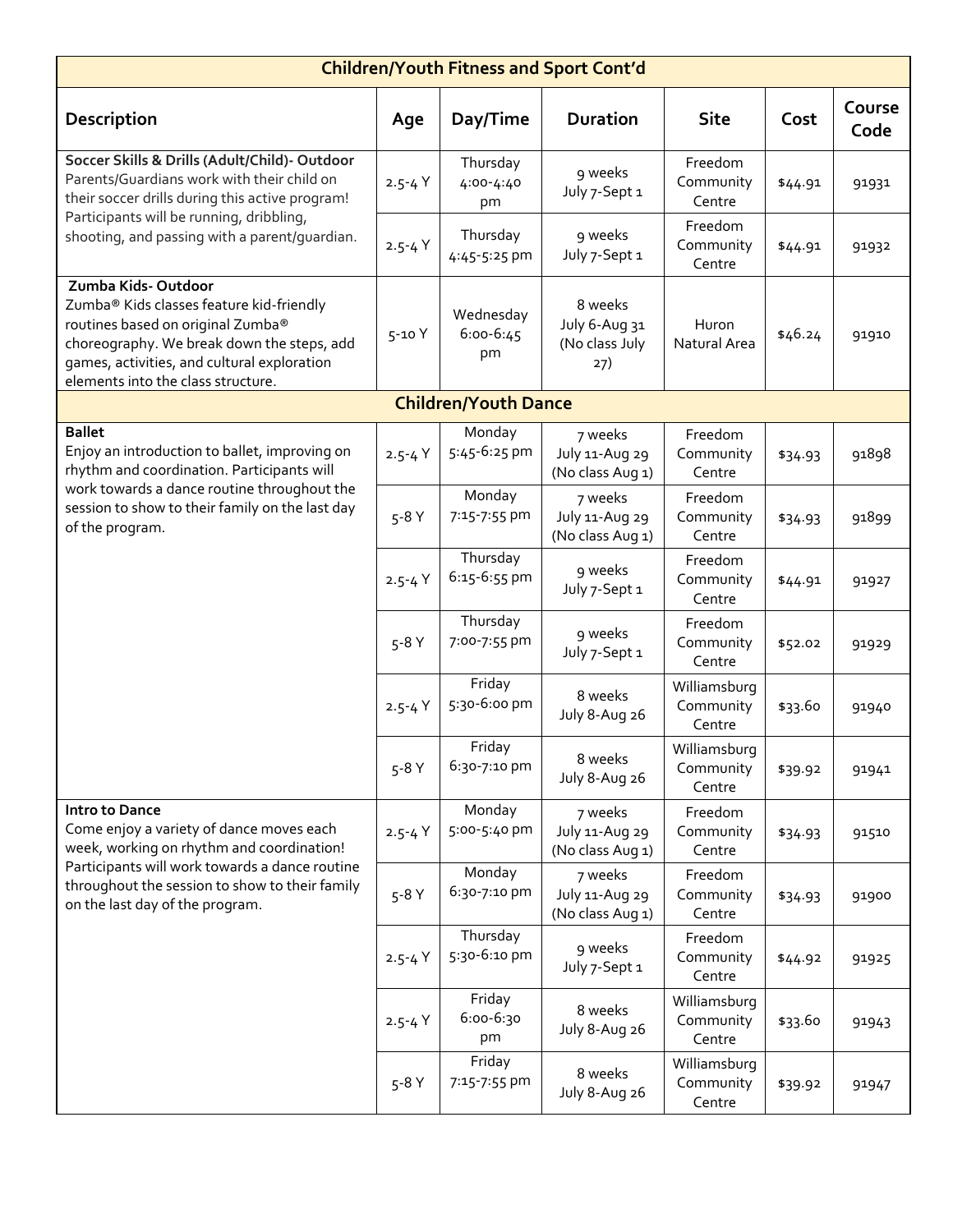| <b>Children/Youth Dance Cont'd</b>                                                                                                                                                                                                                                                                                                                                                        |             |                                   |                                               |                                     |          |                |  |
|-------------------------------------------------------------------------------------------------------------------------------------------------------------------------------------------------------------------------------------------------------------------------------------------------------------------------------------------------------------------------------------------|-------------|-----------------------------------|-----------------------------------------------|-------------------------------------|----------|----------------|--|
| Description                                                                                                                                                                                                                                                                                                                                                                               | Age         | Day/Time                          | <b>Duration</b>                               | <b>Site</b>                         | Cost     | Course<br>Code |  |
| Jazz/Hip Hop<br>Enjoy a weekly dance class that incorporates<br>jazz and hip-hop movements, improving your<br>child's rhythm and coordination. Participants<br>will work towards a dance routine throughout<br>the session to show to their family on the last<br>day of the program. A great program for<br>returning dancers or new to dance!                                           | $9 - 12Y$   | Friday<br>8:00-8:55 pm            | 8 weeks<br>July 8-Aug 26                      | Williamsburg<br>Community<br>Centre | \$46.24  | 91950          |  |
|                                                                                                                                                                                                                                                                                                                                                                                           |             | <b>Children/Youth Art</b>         |                                               |                                     |          |                |  |
| <b>Youth Drama</b><br>Enhance your verbal and non-verbal<br>communication skills in this creative,<br>relationship-building drama class! Youth will<br>be exposed to activities that will help to<br>nurture spontaneity, think on their feet, and<br>build confidence. Improv, skits, and a<br>multitude of icebreakers will surely have every<br>participant eager to return each week. | 11-14 Y     | Monday<br>6:00-6:55 pm            | 7 weeks<br>July 11-Aug 29<br>(No class Aug 1) | Freedom<br>Community<br>Centre      | \$40.46  | 91903          |  |
|                                                                                                                                                                                                                                                                                                                                                                                           | 15-17 Y     | Monday<br>7:00-7:55 pm            | 7 weeks<br>July 11-Aug 29<br>(No class Aug 1) | Freedom<br>Community<br>Centre      | \$40.46  | 91904          |  |
|                                                                                                                                                                                                                                                                                                                                                                                           |             | <b>Children/Youth/Adult Music</b> |                                               |                                     |          |                |  |
| <b>Piano Lessons</b><br>Learn how to play piano through a private class<br>with our professionally trained instructor.<br>Available for a wide range of abilities. A piano<br>or keyboard at home is recommended in order<br>to practice. For ages 6+.                                                                                                                                    | 6 Y &<br>Up | Thursday<br>4:00-4:30 pm          | 6 weeks<br>July 7-Aug 11                      | Freedom<br>Community<br>Centre      | \$120.00 | 91912          |  |
|                                                                                                                                                                                                                                                                                                                                                                                           | 6 Y &<br>Up | Thursday<br>4:30-5:00 pm          | 6 weeks<br>July 7-Aug 11                      | Freedom<br>Community<br>Centre      | \$120.00 | 91913          |  |
|                                                                                                                                                                                                                                                                                                                                                                                           | 6 Y &<br>Up | Thursday<br>5:00-5:30 pm          | 6 weeks<br>July 7-Aug 11                      | Freedom<br>Community<br>Centre      | \$120.00 | 91914          |  |
|                                                                                                                                                                                                                                                                                                                                                                                           | 6 Y &<br>Up | Thursday<br>5:30-6:00 pm          | 6 weeks<br>July 7-Aug 11                      | Freedom<br>Community<br>Centre      | \$120.00 | 91915          |  |
|                                                                                                                                                                                                                                                                                                                                                                                           | 6 Y &<br>Up | Thursday<br>$6:00 - 6:30$<br>pm   | 6 weeks<br>July 7-Aug 11                      | Freedom<br>Community<br>Centre      | \$120.00 | 91916          |  |
|                                                                                                                                                                                                                                                                                                                                                                                           | 6 Y &<br>Up | Thursday<br>6:30-7:00 pm          | 6 weeks<br>July 7-Aug 11                      | Freedom<br>Community<br>Centre      | \$120.00 | 91917          |  |
|                                                                                                                                                                                                                                                                                                                                                                                           | 6 Y &<br>Up | Thursday<br>7:00-7:30 pm          | 6 weeks<br>July 7-Aug 11                      | Freedom<br>Community<br>Centre      | \$120.00 | 91918          |  |
|                                                                                                                                                                                                                                                                                                                                                                                           | 6 Y &<br>Up | Thursday<br>7:30-8:00 pm          | 6 weeks<br>July 7-Aug 11                      | Freedom<br>Community<br>Centre      | \$120.00 | 91919          |  |

Watermelon is one of summer's best summer treats. Did you know that watermelons are not a fruit, but a vegetable instead? They belong to the cucumber family of vegetables.

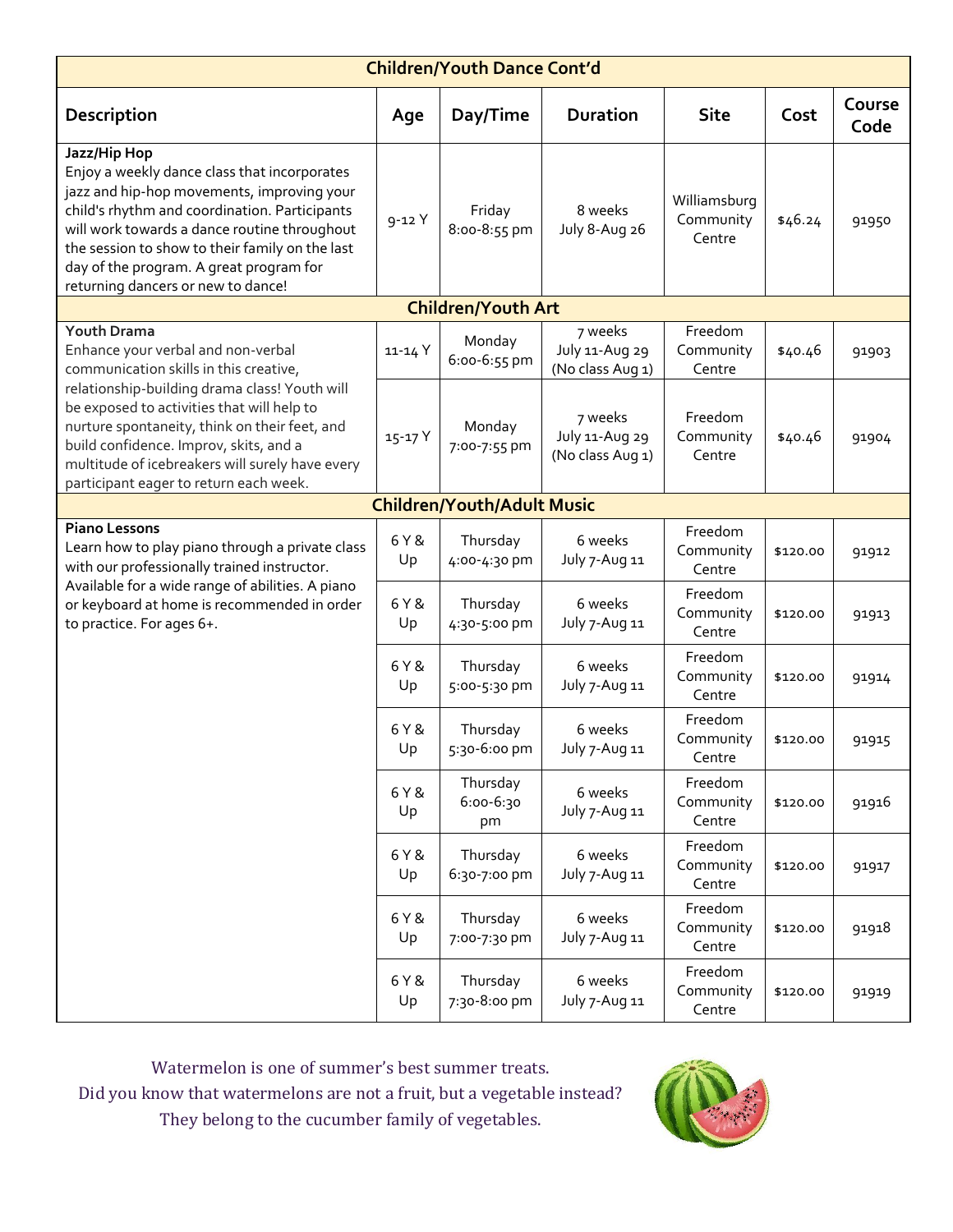| <b>Adult Fitness and Sport</b>                                                                                                                                                                                                                                                                                                                                                                                                                                                                                                                                                                                                                                                                                   |              |                           |                                                |                                |         |                |
|------------------------------------------------------------------------------------------------------------------------------------------------------------------------------------------------------------------------------------------------------------------------------------------------------------------------------------------------------------------------------------------------------------------------------------------------------------------------------------------------------------------------------------------------------------------------------------------------------------------------------------------------------------------------------------------------------------------|--------------|---------------------------|------------------------------------------------|--------------------------------|---------|----------------|
| Description                                                                                                                                                                                                                                                                                                                                                                                                                                                                                                                                                                                                                                                                                                      | Age          | Day/Time                  | <b>Duration</b>                                | <b>Site</b>                    | Cost    | Course<br>Code |
| <b>Beach Volleyball-Outdoor</b><br>Meet others in your neighbourhood by playing<br>beach volleyball! This program involves casual,<br>mildly competitive games each week.                                                                                                                                                                                                                                                                                                                                                                                                                                                                                                                                        | 16 Y &<br>Up | Monday<br>6:30-8:00 pm    | 7 weeks<br>July 11-Aug 29<br>(No class Aug 1)  | Freedom<br>Community<br>Centre | \$40.46 | 91907          |
| HIIT-Outdoor<br>Outdoor HIIT (High Intensity Interval Training)<br>is a cardio session arranged in short bursts of<br>hard work. You are sure to break a sweat and<br>be encouraged to work as hard as you can by<br>Coach Jeremy with this mighty workout. Make<br>sure to bring water, a mat (if you prefer - other<br>option is the grass), and a bit of energy!                                                                                                                                                                                                                                                                                                                                              | 13 Y &<br>Up | Wednesday<br>7:00-7:55 pm | 9 weeks<br>July 6-Aug 31                       | Huron<br>Natural<br>Area       | \$52.02 | 91908          |
| <b>Beginner Pilates-Outdoor</b><br>Beginners Pilates Mat Class is a low impact<br>class to tone your entire body working from<br>the core. Learn the fundamentals of Pilates<br>Balance, control, concentration, coordination<br>centering, and core stability with breathing<br>techniques. Enjoy the fresh air outdoors and<br>participate with other members of your<br>community in this brand new HCA program.<br>Please bring a mat or towel with you!                                                                                                                                                                                                                                                     | 18 Y &<br>Up | Monday<br>6:00-6:55 pm    | 7 weeks<br>July 11-Aug 29<br>(No class Aug 1)  | Freedom<br>Community<br>Centre | \$40.46 | 91901          |
| Intermediate Pilates @ Sunset-Outdoor<br>Pilates Intermediate Mat class is intended for<br>people who have experience in Pilates before<br>and are looking for an intense workout to<br>strengthen and tone the entire body while<br>improving spinal alignment and intensify body<br>and mind connection. This class will have<br>some beginner Pilates exercises throughout<br>but will have the option to perform at an<br>intermediate or advanced level. The instructor<br>will go with the pace of the class and adapt to<br>individuals as needed. Enjoy the fresh air<br>outdoors and participate with other members<br>of your community in this brand new HCA<br>program. Please bring a mat with you! | 18 Y &<br>Up | Monday<br>7:00-7:55 pm    | 7 weeks<br>July 11-Aug 29<br>(No class Aug 1)  | Freedom<br>Community<br>Centre | \$40.46 | 91902          |
| <b>Power Core Pilates-Outdoor</b><br>Join us for this new class that works your entire<br>body, leaving no muscles untouched! Power<br>Core includes exercises that strengthen the<br>core and spine while improving posture,<br>flexibility, and endurance in a safe effective<br>way. All fitness levels are welcome and this<br>class is perfect for the beginner who is just<br>getting started or the Pilates enthusiast<br>looking for a challenge.                                                                                                                                                                                                                                                        | 18 Y &<br>Up | Thursday<br>7:00-7:55 pm  | 9 weeks<br>July 7-Sept 1                       | Freedom<br>Community<br>Centre | \$53.91 | 92794          |
| Zumba-Outdoor<br>Enjoy a Latin inspired dance aerobic workout<br>through our easy-to-follow fitness classes. You<br>will learn the steps and have a great workout.                                                                                                                                                                                                                                                                                                                                                                                                                                                                                                                                               | 13 Y &<br>Up | Wednesday<br>7:00-7:55 pm | 8 weeks<br>July 6-Aug 31<br>(No class July 27) | Huron<br>Natural<br>Area       | \$46.24 | 91911          |